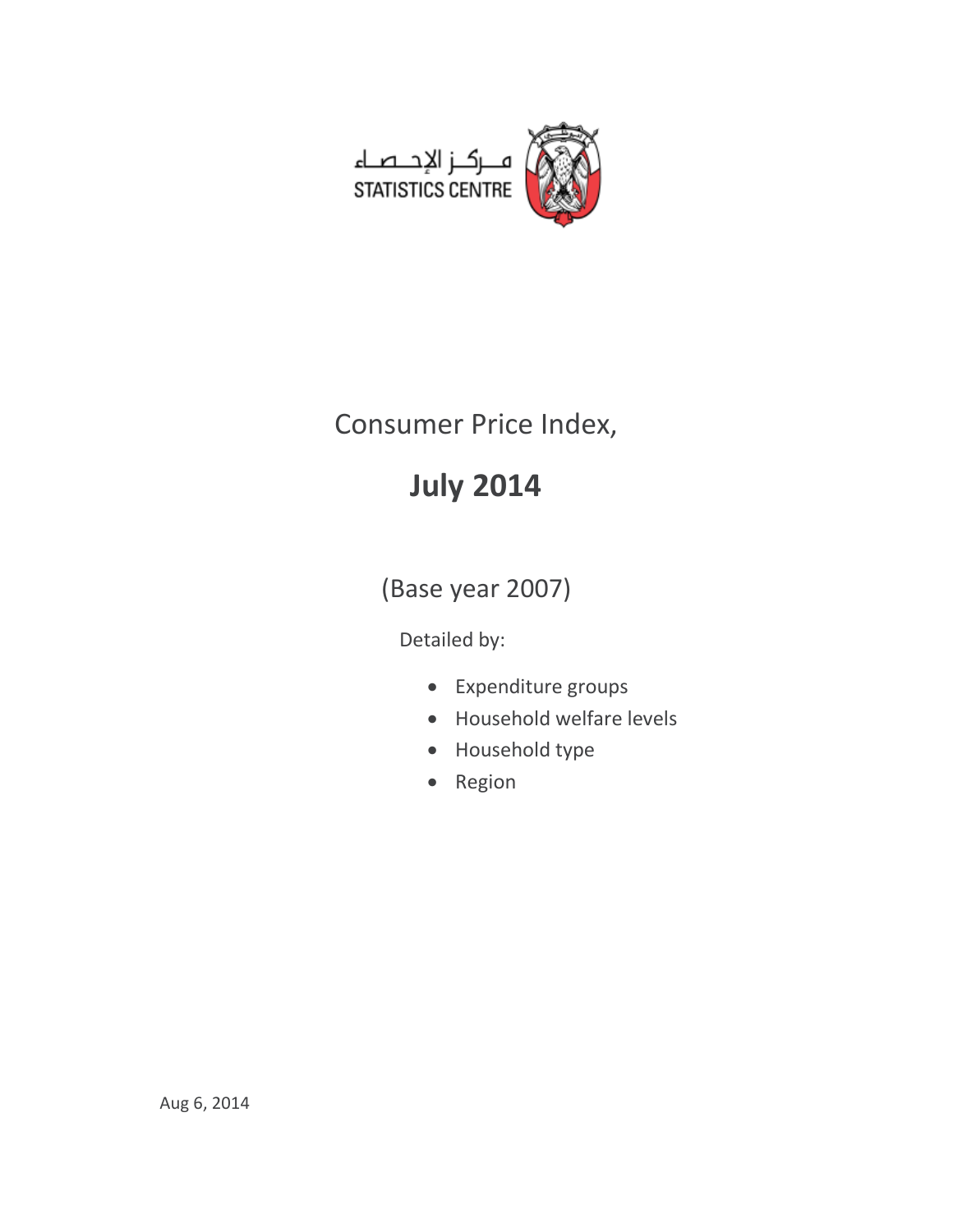# **Table of Contents**

| Consumer Price Index (CPI) for the First Seven months of 2014 (2007=100) 5                   |
|----------------------------------------------------------------------------------------------|
| А.                                                                                           |
| Average CPI for the first seven months of 2014 compared with the same period of 2013 6<br>В. |
| C.                                                                                           |
| 1.                                                                                           |
| 2.                                                                                           |
| D.                                                                                           |
| Comparing the average CPI by household welfare level for the first seven months of<br>1.     |
| Comparing the average CPI by household welfare level for the month of July 2014 with<br>2.   |
| Comparing the average CPI by household welfare level for the month of July 2014 with<br>3.   |
| E.                                                                                           |
| Comparing the average CPI by household type for the first seven months of 2014 with<br>1.    |
| Comparing the average CPI by household type for the month of July 2014 with July<br>2.       |
| Comparing the average CPI by household type for the month of July 2014 with June<br>3.       |
| F.                                                                                           |
| 1.                                                                                           |
| 2.                                                                                           |
| 3.                                                                                           |
|                                                                                              |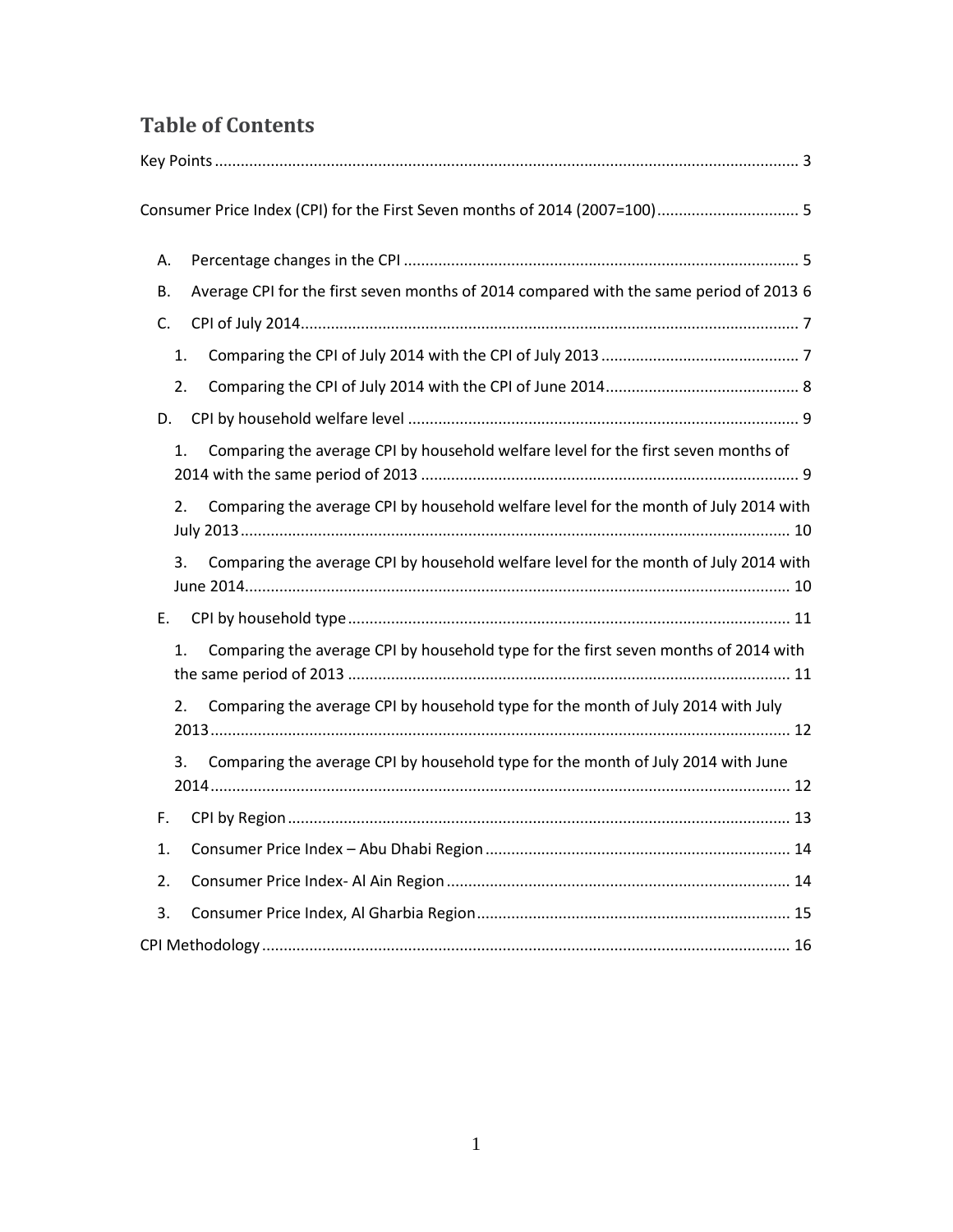# **Introduction**

The Consumer Price Index (CPI) is an important statistical indicator for the purposes of planning and research in various disciplines. Statistics centers and agencies in different countries consistently compile these indices, which depend on the prices of a basket of goods and services consumed by the household sector. The figures thus calculated constitute a time series that provides a measure of changes in the cost of living over time.

Therefore, Statistics Centre - Abu Dhabi has always taken interest in collecting the prices of those goods and services on a regular basis and publishes the indicators derived from this data, following the methodologies adopted internationally in this field.

The Price Indices Section at the Statistics Centre - Abu Dhabi compile CPI according to households' levels of welfare and type. For the welfare level approach, the population is divided into five segments (quintiles), which represent five standard of living levels based on average annual expenditure per capita.

For the household type approach, the population is divided into three types of households as set out in the results of the Household Income and Expenditure Survey (2007-2008), namely, Citizen, Non-Citizen and Share households.

To represent all regions of the Emirate, the selected sample of items included in the Consumer Price Index basket uses actual data from the 2007- 2008 Household Income and Expenditure Survey. The sample of outlets were selected in such a way to represent points of purchase for a large base of consumers all over the Emirate of Abu Dhabi, taking into account the geographical distribution of sources within the Emirate.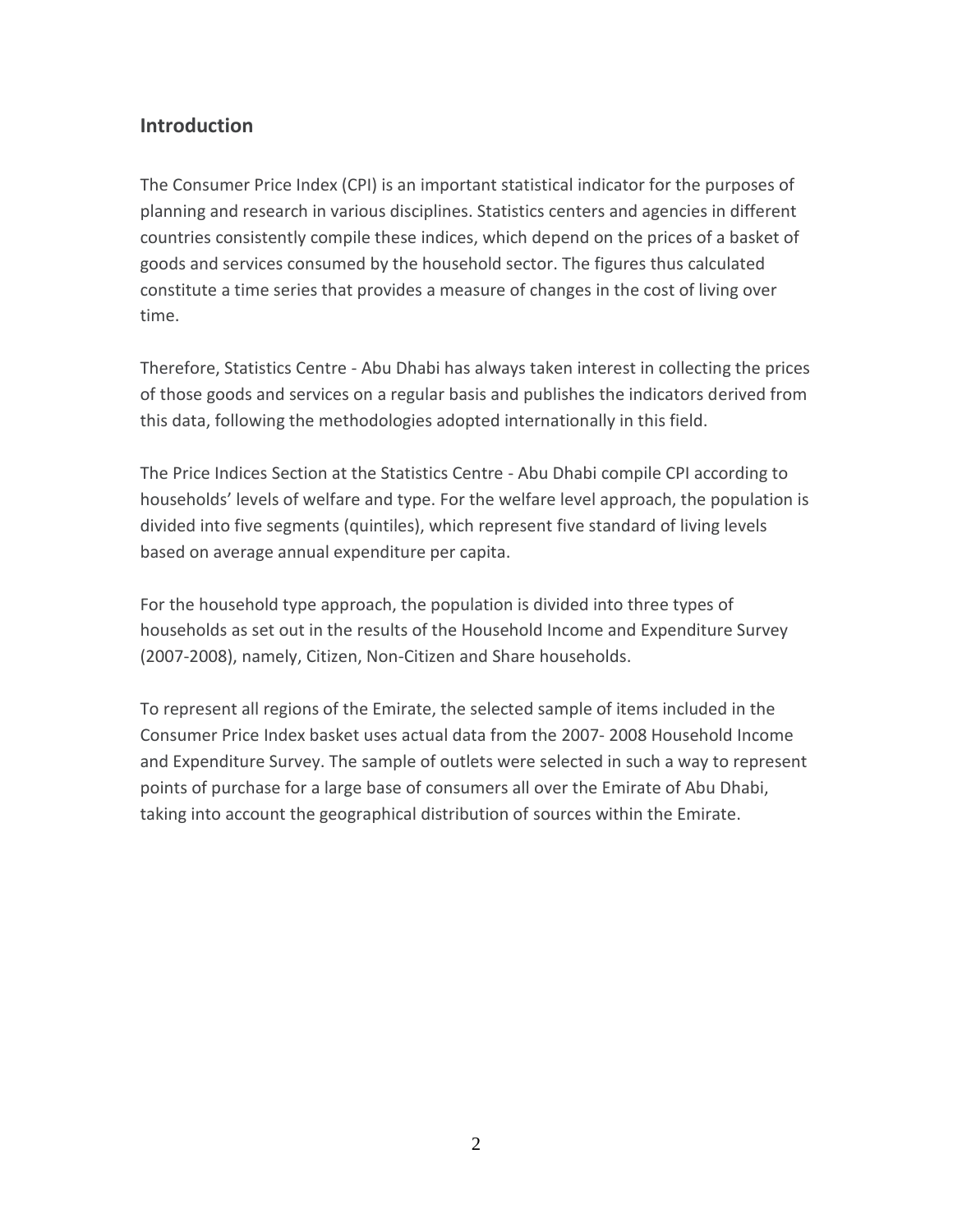### <span id="page-3-0"></span>**Key Points**

This publication provides an analysis of the results of the CPI for the month of July 2014 and the first seven months 2014 with the base year 2007. In addition, the publication provides the results of the CPI by household welfare levels and by household type. The main findings of this analysis are outlined below:

- $\triangleright$  The inflation rate in consumer prices for the first seven months of 2014 was 2.8%, compared with the same period of 2013, as shown by the increase in the CPI to 127.1 points during the first seven months of 2014, up from 123.7 points during the same period of 2013.
- $\triangleright$  The CPI increased by 3.2% in July 2014, compared with the same period of 2013, as shown by the increase in the CPI from 124.7 points in July 2013 to 128.7 points in July 2014.
- $\triangleright$  The CPI decreased by 0.1% in July 2014 compared with June 2014.



#### **Figure (1): CPI for the months of 2012, 2013, 2014**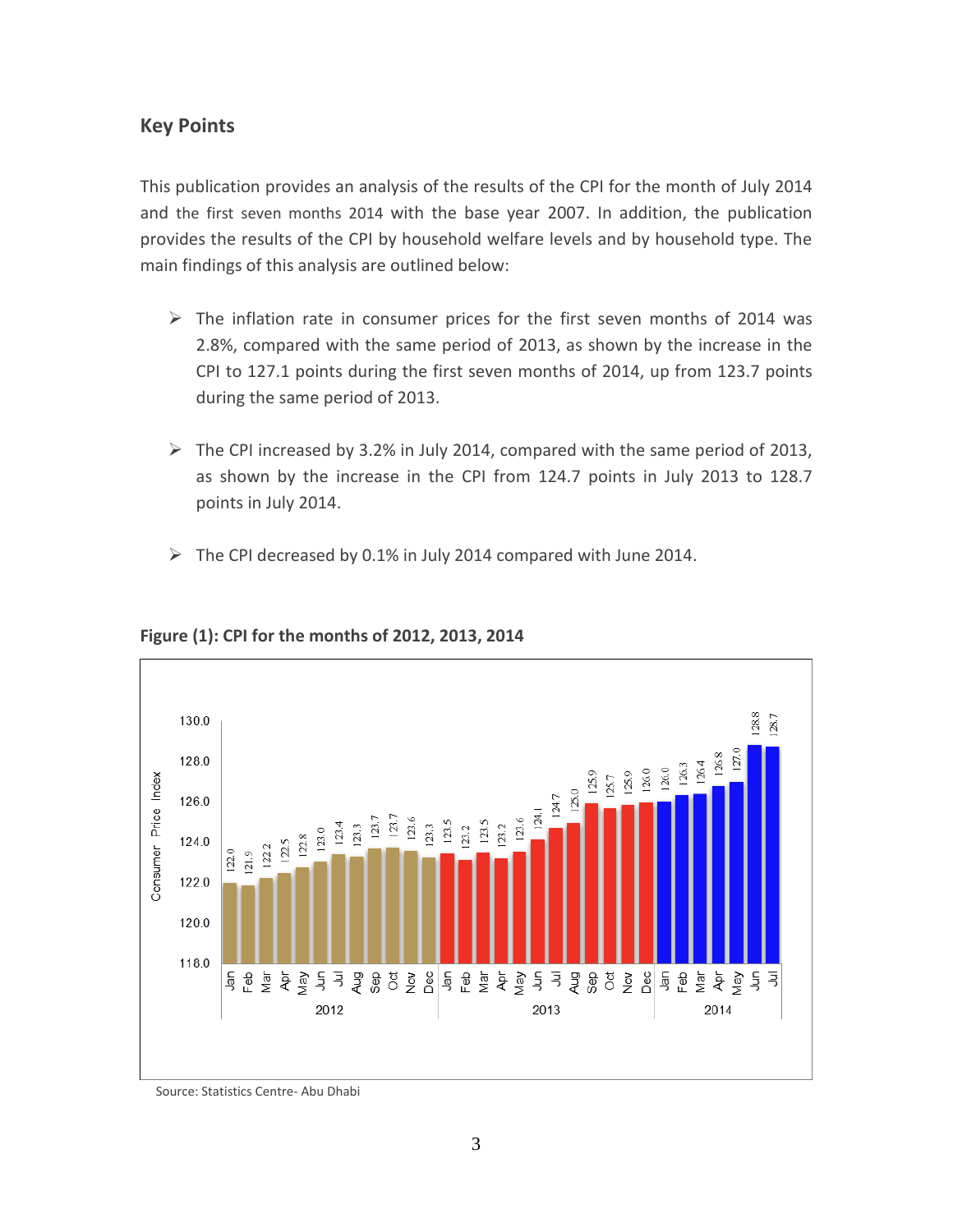- $\triangleright$  An overall rise of 2.8% in consumer prices during the first seven months of 2014 compared with the same period in 2013, has led to an increase of 2.1% in consumer prices for households of the bottom welfare quintile over the same period of comparison. While the consumer prices grew by 2.8% for households of the middle welfare quintiles and by 2.9% for the top quintile welfare quintiles.
- $\triangleright$  The rise in consumer prices for the first seven months of 2014 compared with the same period in 2013, pushed up consumer prices for citizen households by 3.0%, and by 2.7% for non-citizen households and 2.2% for share households.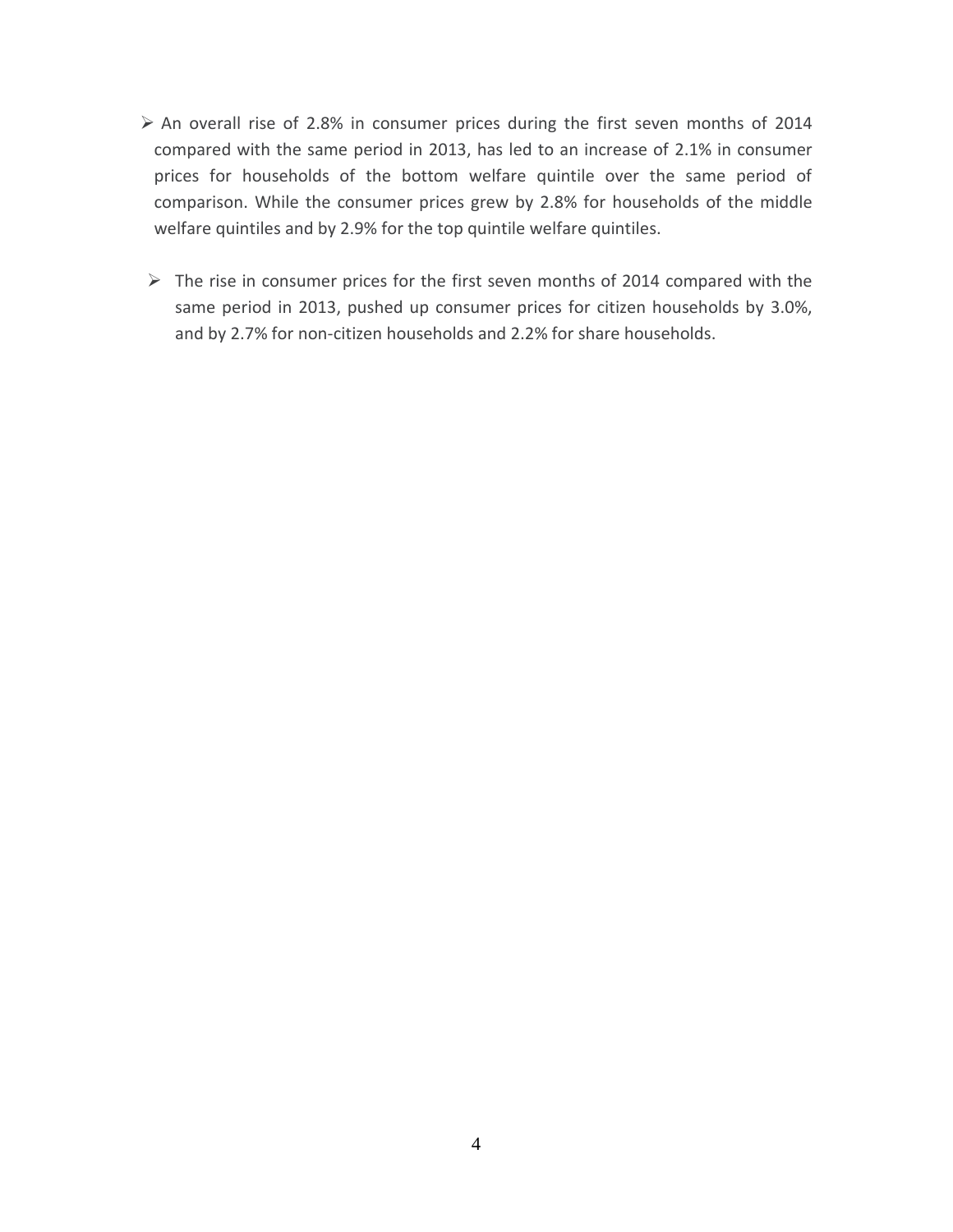# <span id="page-5-1"></span><span id="page-5-0"></span>**Consumer Price Index (CPI) for the First Seven months of 2014 (2007=100)**

#### **A. Percentage changes in the CPI**

During the first seven months of 2014, the average consumer prices rose by 2.8% compared with the same period of 2013, with the CPI for the first seven months of 2014 at 127.1 points, compared with 123.7 points for the same period of 2013. This rise in prices reflects the net change in the consumer basket prices (resulting from upward and downward movement) during the periods compared.

| Year            | Jun   | July       | $Jan - July$ |
|-----------------|-------|------------|--------------|
|                 |       | <b>CPI</b> |              |
| 2013            | 124.1 | 124.7      | 123.7        |
| 2014            | 128.8 | 128.7      | 127.1        |
|                 |       |            |              |
|                 |       | $-$ % $-$  |              |
| Relative change | 3.8   | 3.2        | 2.8          |
|                 |       |            |              |

#### **Table (1): Consumer price index**

Source: Statistics Centre - Abu Dhabi



#### **Figure (2): Annual inflation rates for the months of 2012, 2013 and 2014**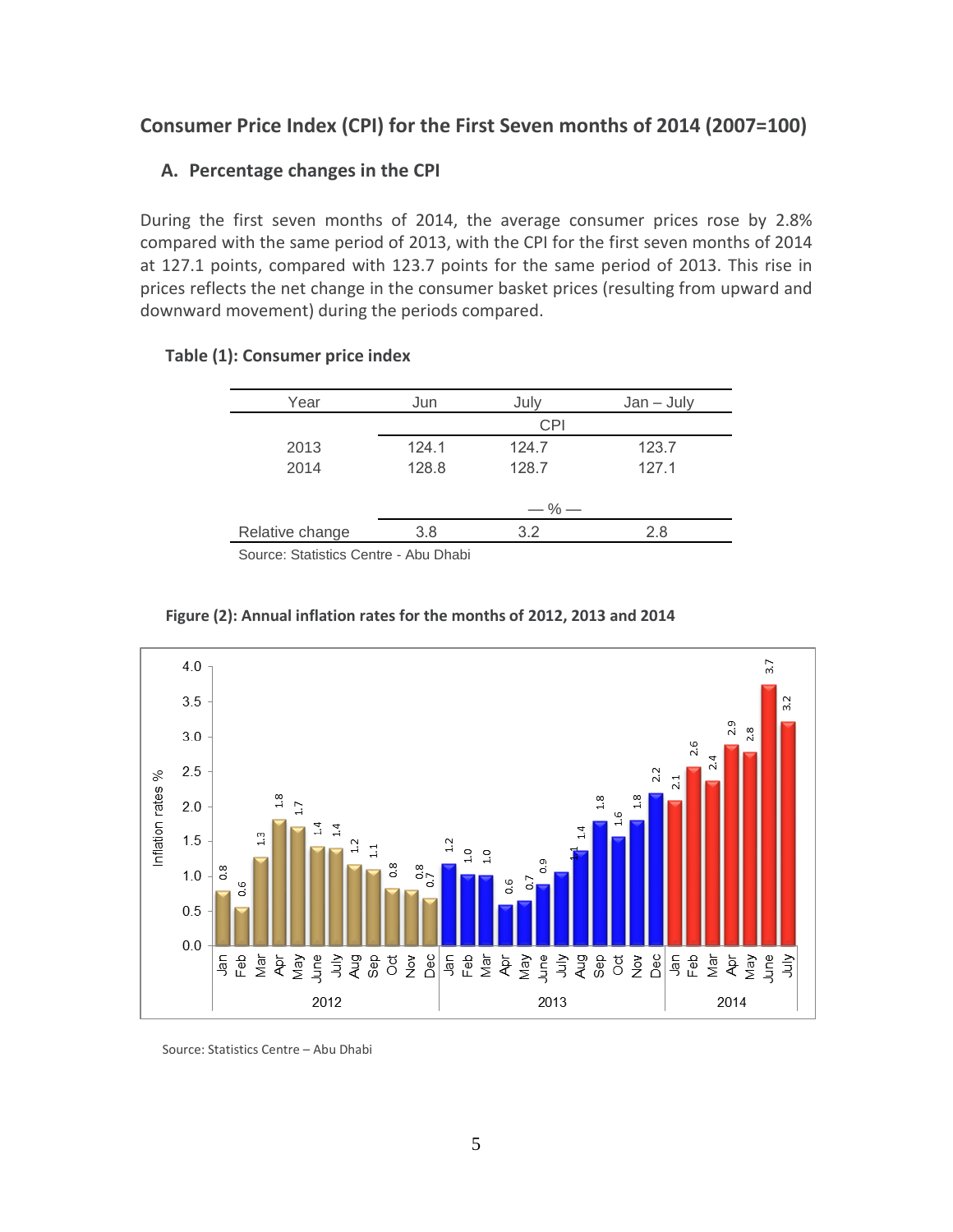# <span id="page-6-0"></span>**B. Average CPI for the first seven months of 2014 compared with the same period of 2013**

Table (2) shows the twelve major expenditure groups, as per the Classification of Individual Consumption according to Purpose (COICOP), and the Weight or relative importance of each one of the main expenditure groups. The Weight of any group is the expenditure by all households on that group as a proportion of total expenditure on all groups. The table also shows the relative change, which is the percentage rate of change in the prices of any given group for the first seven months of 2014 compared with the same period of 2013. The percentage contribution reflects the expenditure group's contribution to the overall change in the prices of all groups, which is 2.8%.

| Main expenditure groups                                               | Weight | Relative change      | Contribution |
|-----------------------------------------------------------------------|--------|----------------------|--------------|
|                                                                       |        | $-$ % $-$            |              |
|                                                                       |        |                      |              |
| Food and beverages                                                    | 16.1   | 2.3                  | 14.7         |
| Alcoholic beverages and tobacco                                       | 0.3    | 1.8                  | 0.2          |
| Clothing and footwear                                                 | 9.8    | 2.9                  | 8.3          |
| Housing, water, electricity, gas and other fuels                      | 37.9   | 2.9                  | 38.4         |
| Furnishings, household equipment and routine<br>household maintenance | 4.8    | 9.0                  | 15.9         |
| Health                                                                | 0.8    | $-0.4$               | $-0.1$       |
| Transport                                                             | 9.7    | 0.3                  | 1.1          |
| Communication                                                         | 7.7    | $-0.2$               | $-0.4$       |
| Recreation and culture                                                | 2.4    | 1.1                  | 0.8          |
| Education                                                             | 2.6    | 3.9                  | 4.8          |
| Restaurants and hotels                                                | 3.4    | 5.5                  | 8.4          |
| Miscellaneous goods and services                                      | 4.6    | 5.0                  | 8.0          |
| Total                                                                 | 100    | $\ddot{\phantom{a}}$ | 100          |

#### **Table (2): Major expenditure groups by weights, relative change and contribution for the first seven months of 2014**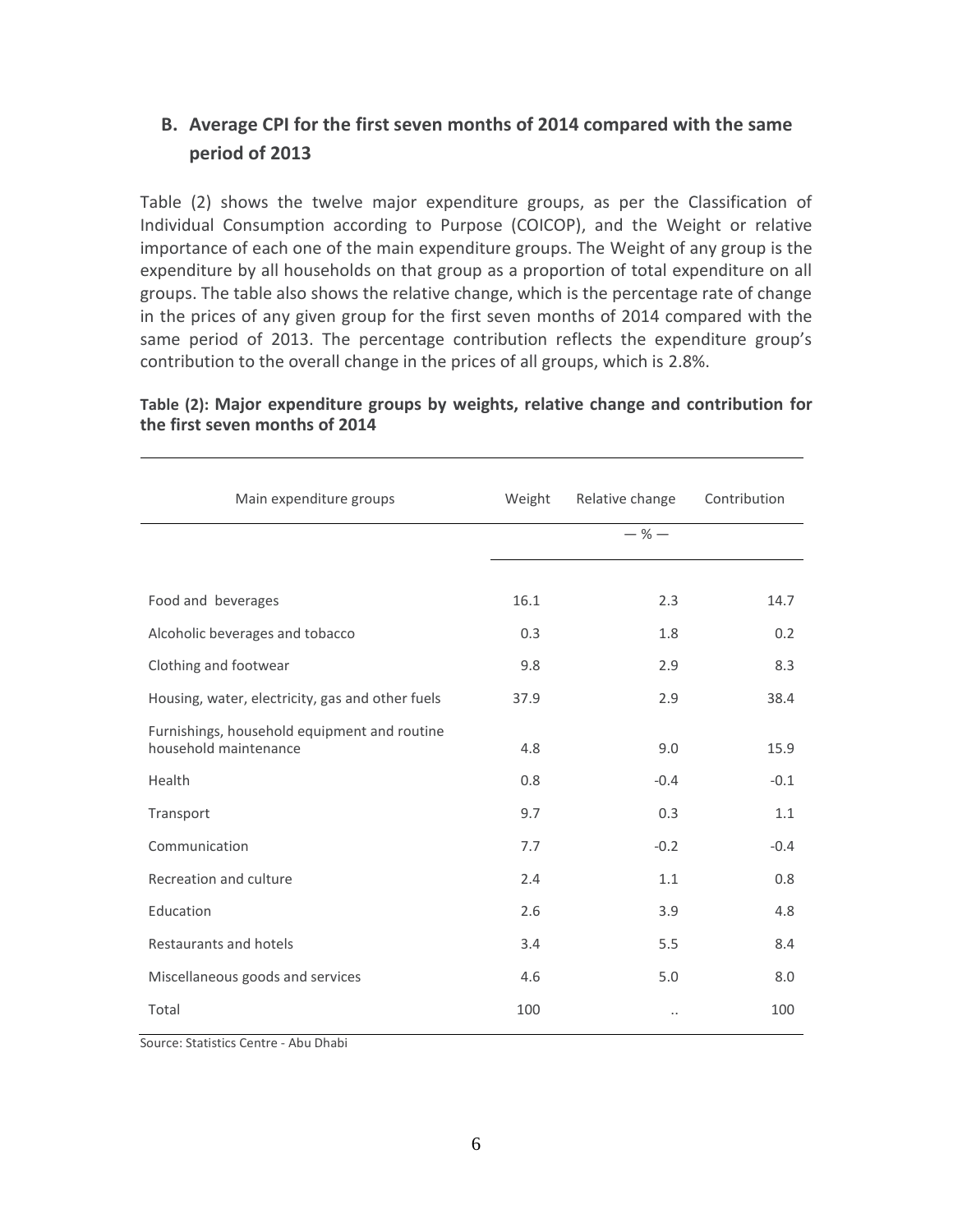The above table shows the 'Housing, water, electricity, gas and other fuels' group accounted for the largest rise in the index during the first seven months of 2014 compared with the same period of 2013, contributing 38.4% to the change. This contribution resulted from an increase of 2.9% in the prices of this group.

The second highest contributor to the overall increase in the CPI over the first seven months of 2014 was the 'Furnishings, household equipment and routine household maintenance' contributed 15.9% to the overall increase in the CPI during the first seven months of 2014 compared with the same period of 2013.

The 'Food and beverages' group, which accounted for 14.7 of the overall increase prices of this group increased by 2.3% compared with the same period of 2013.

The prices of 'Restaurants and hotels' rose by 5.5% during the first seven months of 2014 compared with the same period of 2013. This group contributed 8.4% of the total increase achieved by all groups.



#### **Figure (2): Annual change in the CPI for the main groups (first seven months of 2014 compared with the same period of 2013)**

<span id="page-7-0"></span>Source: Statistics Centre - Abu Dhabi

# <span id="page-7-1"></span>**C. CPI of July 2014**

#### 1. Comparing the CPI of July 2014 with the CPI of July 2013

The average consumer prices increased by 3.2% in July 2014 compared with July 2013, with the CPI at 128.7 points in July 2014, up from 124.7 points in July 2013. This increase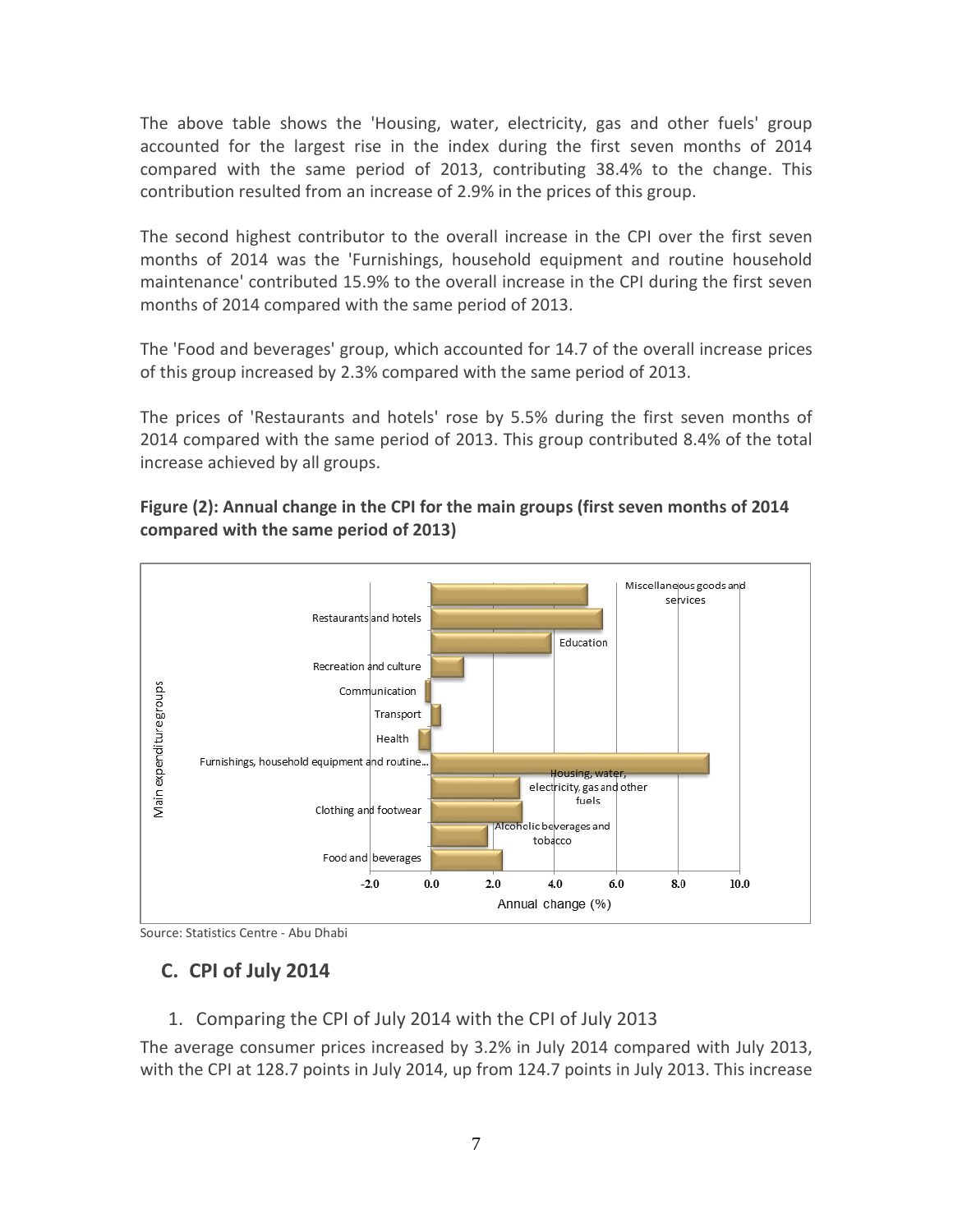in prices was due to the net movement (increases and decreases) of consumer prices during the mentioned months.

The most significant groups, which experienced increases in prices during July 2014 compared with July 2013, were 'Furnishings, household equipment and routine household maintenance' with 12.9%, and followed by 'Miscellaneous goods and services' with 7.8%, 'Alcoholic beverages and tobacco' with 6.4%, 'Housing, water, electricity, gas and other fuels' with 4.4%, and 'Restaurants and hotels' with 4.2%.

| Main Expenditure Groups                                               | Weight | Relative change | Contribution |
|-----------------------------------------------------------------------|--------|-----------------|--------------|
|                                                                       |        | $-$ % $-$       |              |
| Food and beverages                                                    | 16.1   | 0.5             | 2.9          |
| Alcoholic beverages and tobacco                                       | 0.3    | 6.4             | 0.6          |
| Clothing and footwear                                                 | 9.8    | 1.7             | 4.3          |
| Housing, water, electricity, gas and other fuels                      | 37.9   | 4.4             | 51.2         |
| Furnishings, household equipment and routine<br>household maintenance | 4.8    | 12.9            | 19.7         |
| Health                                                                | 0.8    | 0.1             | 0.0          |
| Transport                                                             | 9.7    | $-0.1$          | $-0.4$       |
| Communication                                                         | 7.7    | $-0.1$          | $-0.1$       |
| Recreation and culture                                                | 2.4    | 2.0             | 1.3          |
| Education                                                             | 2.6    | 3.9             | 4.2          |
| Restaurants and hotels                                                | 3.4    | 4.2             | 5.6          |
| Miscellaneous goods and services                                      | 4.6    | 7.8             | 10.7         |
| Total                                                                 | 100    | $\ldots$        | 100          |

#### **Table (3): Main expenditure group by weights, relative change and contribution, July 2014 compared with July 2013**

<span id="page-8-0"></span>Source: Statistics Centre - Abu Dhabi Notes:

#### 2. Comparing the CPI of July 2014 with the CPI of June 2014

The average consumer prices decreased by 0.1% in July 2014 compared with June 2014. This overall decrease in prices between the two months reflects the net movement (increases and decreases) of consumer prices during the periods compared.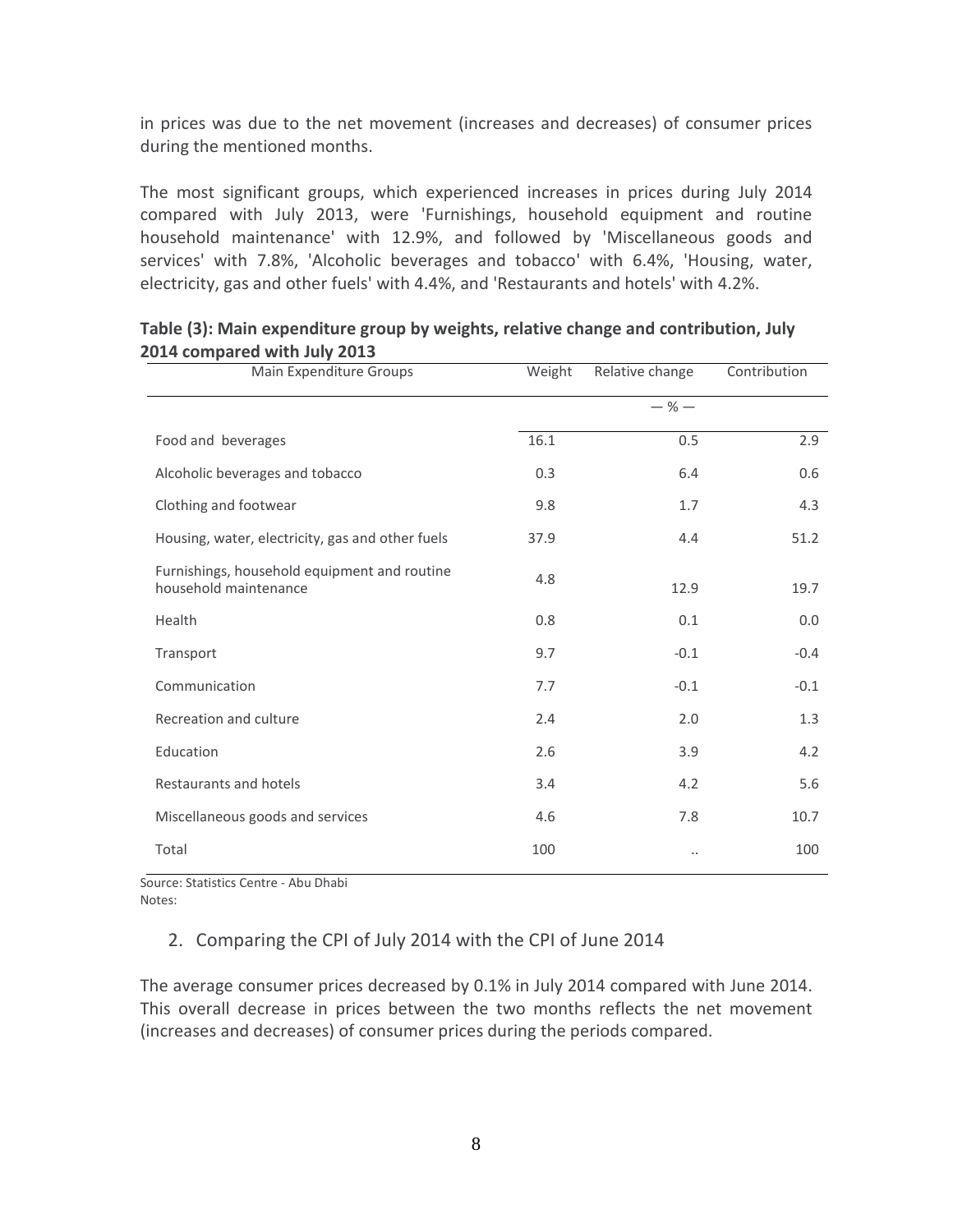

**Figure (4): Consumer price index for the months of 2012, 2013 and 2014**

Source: Statistics Centre - Abu Dhabi

#### <span id="page-9-1"></span><span id="page-9-0"></span>**D. CPI by household welfare level**

1. Comparing the average CPI by household welfare level for the first seven months of 2014 with the same period of 2013

The rise of 2.8% in consumer prices during the first seven months of 2014 compared with the same period in 2013, resulted in an increase of 2.1% in consumer prices for households of the bottom welfare quintile for the same period of comparison. The corresponding rise for other welfare levels was 2.8% for households of the middle quintiles and 2.9% for households of the top welfare quintile.

| Rottom-                                                                                | Ton- |  |
|----------------------------------------------------------------------------------------|------|--|
| 2013 and 2014                                                                          |      |  |
| Table (4): Average CPI values by household welfare level for the first seven months of |      |  |

| <b>Period</b>      | <b>Bottom</b><br>level | Bottom-<br>middle<br>level | <b>Middle</b><br>level | Top-<br>middle<br>level | <b>Top level</b> | All households |  |
|--------------------|------------------------|----------------------------|------------------------|-------------------------|------------------|----------------|--|
|                    |                        |                            |                        | $-$ CPI $-$             |                  |                |  |
| 2013               | 124.4                  | 124.9                      | 124.6                  | 124.0                   | 122.7            | 123.7          |  |
| 2014               | 127.0                  | 128.3                      | 128.1                  | 127.6                   | 126.3            | 127.1          |  |
|                    |                        |                            |                        |                         |                  |                |  |
|                    |                        |                            |                        | $-$ % $-$               |                  |                |  |
| Relative<br>Change | 2.1                    | 2.7                        | 2.8                    | 2.9                     | 2.9              | 2.8            |  |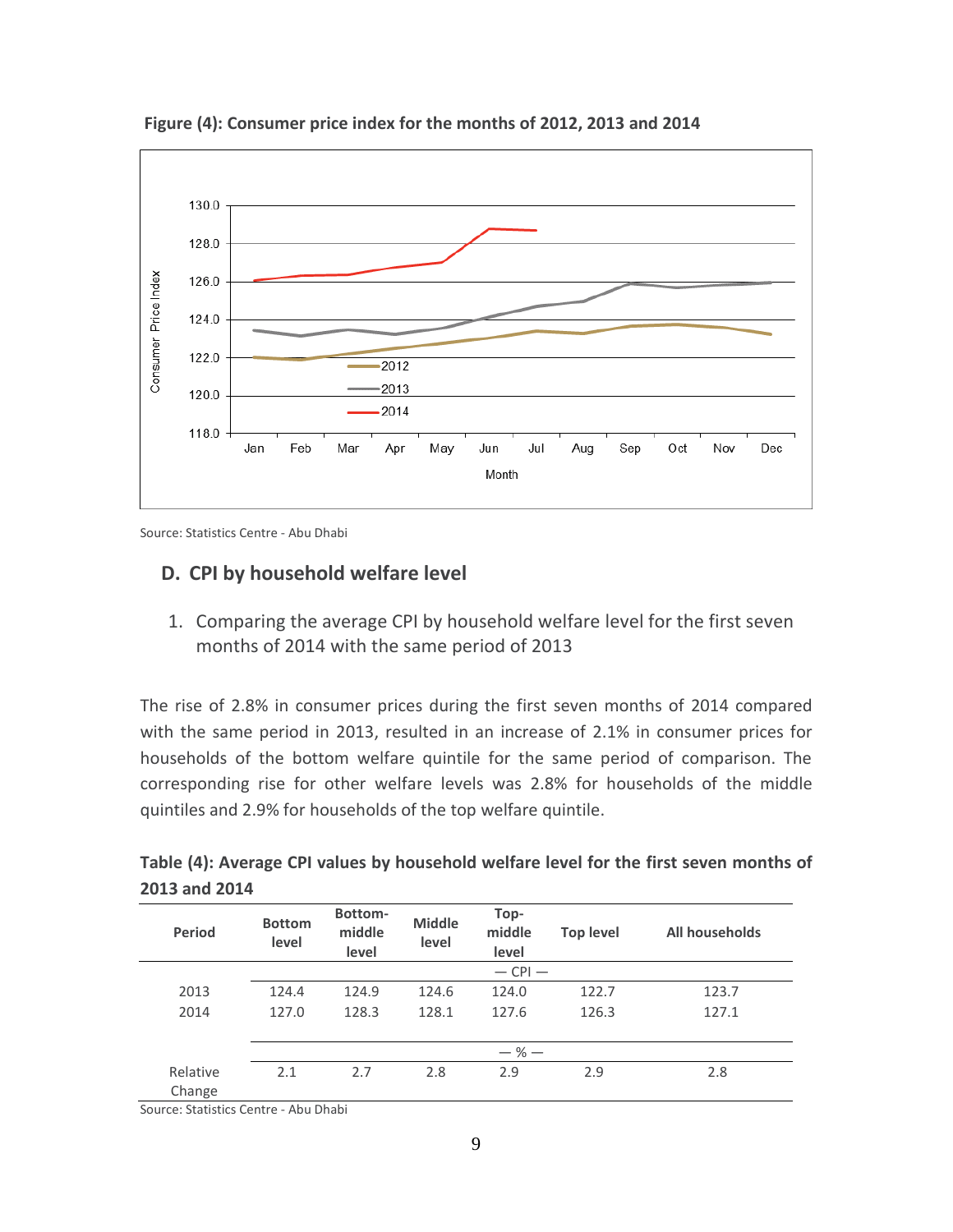<span id="page-10-0"></span>2. Comparing the average CPI by household welfare level for the month of July 2014 with July 2013

The 3.2% rise in consumer prices in July 2014 compared with July 2013 caused increase in consumer prices for households in the bottom welfare quintile of 2.1% and by 3.5% in the top welfare quintile, while prices increased by 3.2% for households in the middle quintile.

**Table (5): Average CPI values by household welfare level for the months of July 2013 and July 2014**

| <b>Period</b>      | <b>Bottom level</b> | Bottom-<br>middle<br>level | <b>Middle</b><br>level | Top-<br>middle<br>level | <b>Top</b><br>level | All households |
|--------------------|---------------------|----------------------------|------------------------|-------------------------|---------------------|----------------|
|                    |                     |                            |                        | $-$ CPI $-$             |                     |                |
| July $-13$         | 126.0               | 126.2                      | 125.7                  | 125.1                   | 123.5               | 124.7          |
| July -14           | 128.6               | 129.8                      | 129.7                  | 129.2                   | 127.8               | 128.7          |
|                    |                     |                            |                        |                         |                     |                |
|                    |                     |                            | $-$ % $-$              |                         |                     |                |
| Relative<br>Change | 2.1                 | 2.9                        | 3.2                    | 3.2                     | 3.5                 | 3.2            |

Source: Statistics Centre - Abu Dhabi

<span id="page-10-1"></span>3. Comparing the average CPI by household welfare level for the month of July 2014 with June 2014

In July 2014, consumer prices decreased by 0.1% compared with June 2014. This caused a decrease of 0.1% in consumer prices for households in the top welfare quintiles.

| <b>Period</b>      | <b>Bottom</b><br>level | Bottom-<br><b>Middle</b><br>Level | <b>Middle</b><br>Level | Top-<br><b>Middle</b><br>Level | <b>Top</b><br>Level | All households |
|--------------------|------------------------|-----------------------------------|------------------------|--------------------------------|---------------------|----------------|
|                    |                        |                                   |                        | $-$ CPI $-$                    |                     |                |
| Jun -14            | 128.5                  | 129.9                             | 129.8                  | 129.2                          | 127.9               | 128.8          |
| July $-14$         | 128.6                  | 129.8                             | 129.7                  | 129.2                          | 127.8               | 128.7          |
|                    |                        |                                   |                        | $-$ % $-$                      |                     |                |
| Relative<br>Change | 0.1                    | 0.0                               | 0.0                    | $-0.1$                         | $-0.1$              | $-0.1$         |

**Table (6): Average CPI values by household welfare level for the months of July 2014 and June 2014**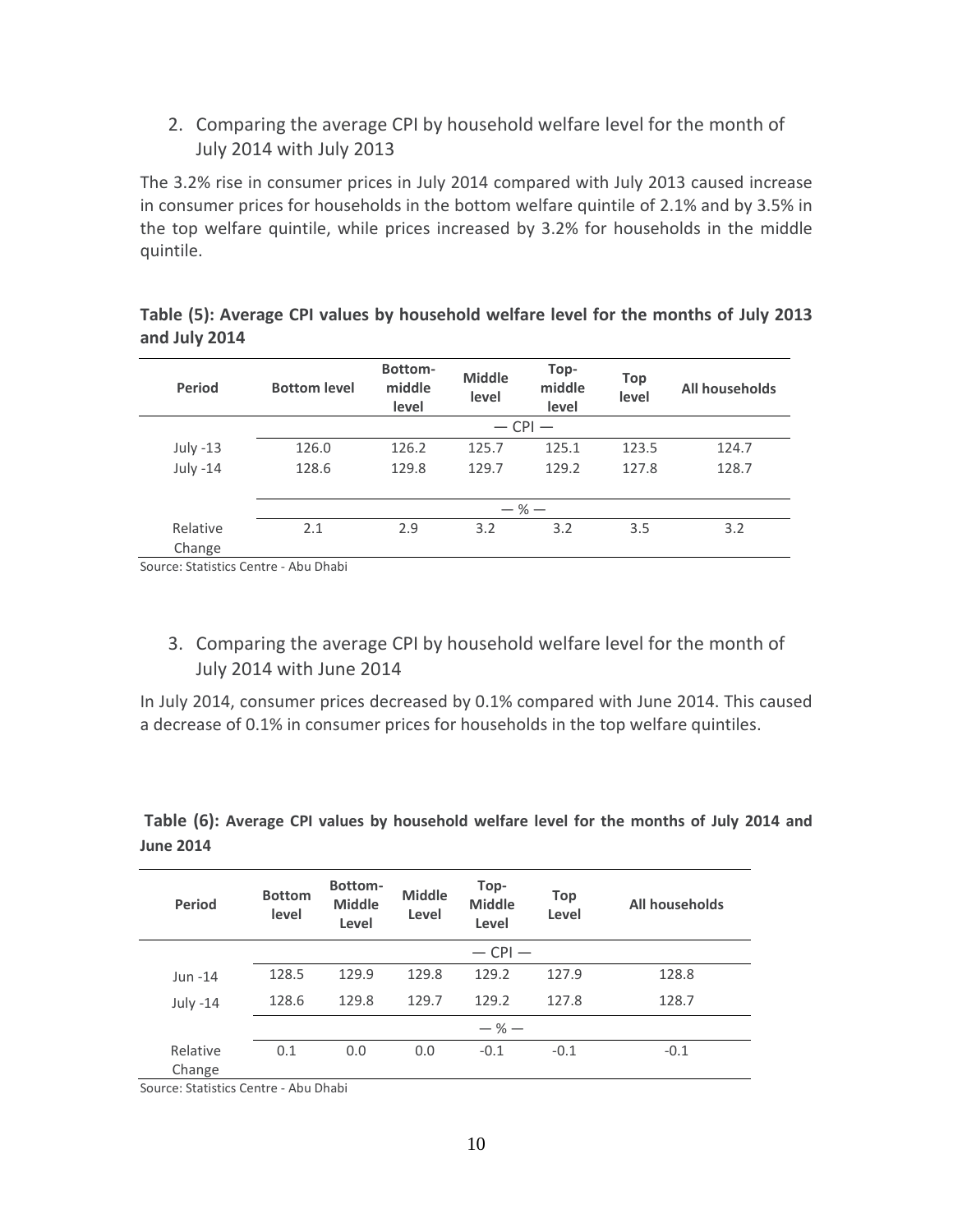

**Figure (5): Monthly CPI movements by household welfare levels from January 2012 to July 2014**

Source: Statistics Centre - Abu Dhabi

# <span id="page-11-0"></span>**E. CPI by household type**

<span id="page-11-1"></span>1. Comparing the average CPI by household type for the first seven months of 2014 with the same period of 2013

The 2.8% rise in consumer prices for the first seven months of 2014 compared with the same period of 2013, pushed up consumer prices for citizens by 3.0% and non-citizen households by 2.7%, and share households by 2.2%.

| Table (7): Average CPI values for the first seven months of 2013 and 2014 by |  |
|------------------------------------------------------------------------------|--|
| household type                                                               |  |

| <b>Period</b>   | <b>Citizen</b> | Non-citizen | <b>Share</b> | All households |
|-----------------|----------------|-------------|--------------|----------------|
|                 |                |             |              | $-$ CPI $-$    |
| 2013            | 123.2          | 124.1       | 124.3        | 123.7          |
| 2014            | 126.9          | 127.5       | 127.0        | 127.1          |
|                 |                |             |              | $-$ % $-$      |
| Relative Change | 3.0            | 2.7         | 2.2          | 2.8            |
|                 |                |             |              |                |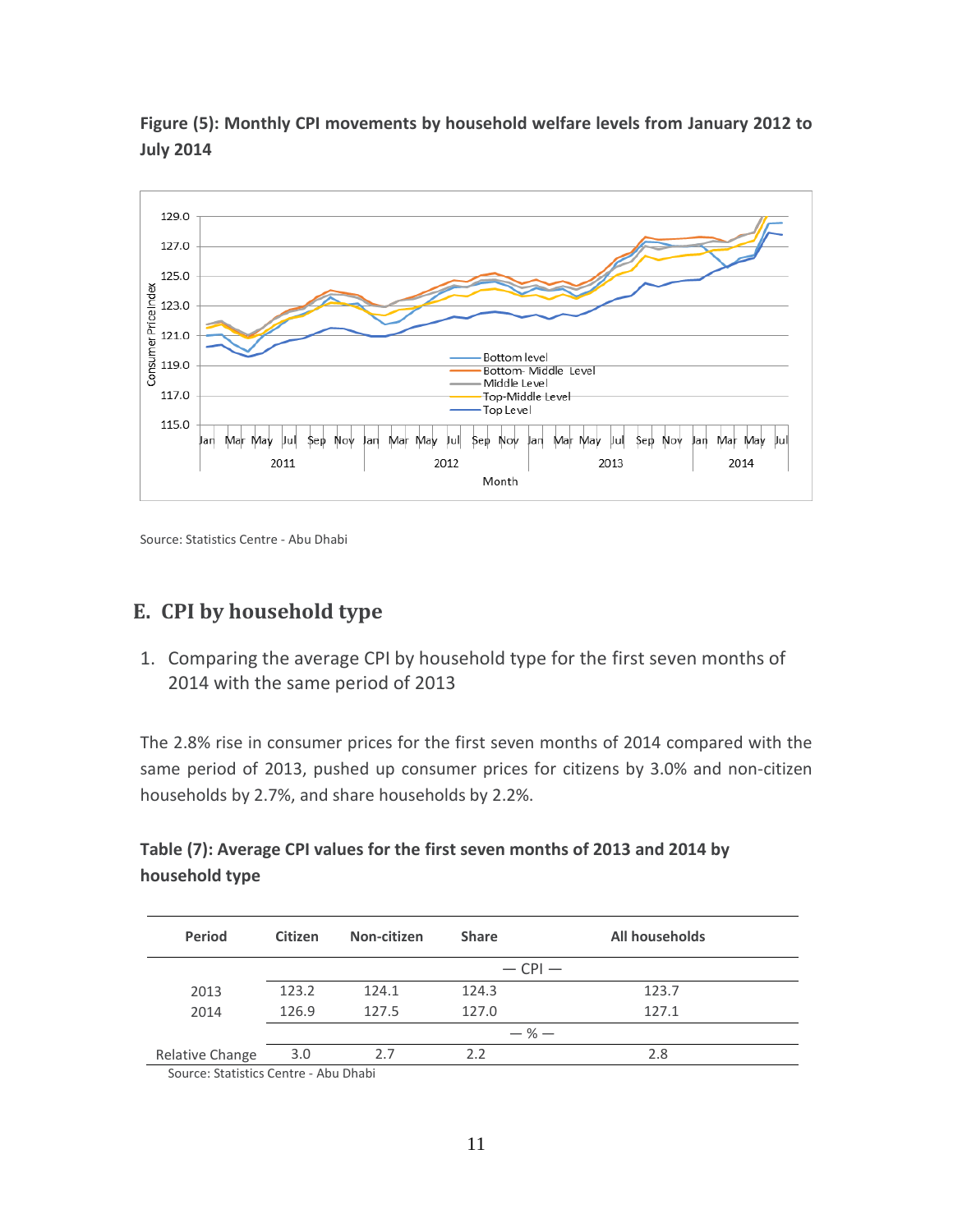### <span id="page-12-0"></span>2. Comparing the average CPI by household type for the month of July 2014 with July 2013

The 3.2% rise in consumer prices for July of 2014 compared with the same period of 2013, pushed up consumer prices for citizen households by 3.5%, non-citizen households by 3.1% and share households by 2.2%.

|       |       | $-$ CPI $-$ |                                                    |
|-------|-------|-------------|----------------------------------------------------|
|       |       |             |                                                    |
| 124.1 | 125.1 | 125.9       | 124.7                                              |
| 128.5 | 129.0 | 128.7       | 128.7                                              |
|       |       |             |                                                    |
| 3.5   | 3.1   | 2.2         | 3.2                                                |
|       |       |             | $-$ % $-$<br>Source: Statistics Centre - Abu Dhahi |

#### Table (8): **Average CPI values during July 2013 and July 2014 by household type**

Source: Statistics Centre - Abu Dhabi

### <span id="page-12-1"></span>3. Comparing the average CPI by household type for the month of July 2014 with June 2014

The 0.1% decrease in consumer prices for July 2014 compared with June 2014, decreased the consumer prices for citizen and non-citizen households by 0.1%.

#### **Table (9): Average CPI values during July 2014 and June 2014 by household type**

| Period           | <b>Citizen</b> | Non-citizen | <b>Share</b> | All households |
|------------------|----------------|-------------|--------------|----------------|
|                  |                |             | $-$ CPI $-$  |                |
| June 2014        | 128.6          | 129.0       | 128.5        | 128.8          |
| <b>July 2014</b> | 128.5          | 129.0       | 128.7        | 128.7          |
|                  |                |             | $-$ % $-$    |                |
| Relative Change  | $-0.1$         | $-0.1$      | 0.1          | $-0.1$         |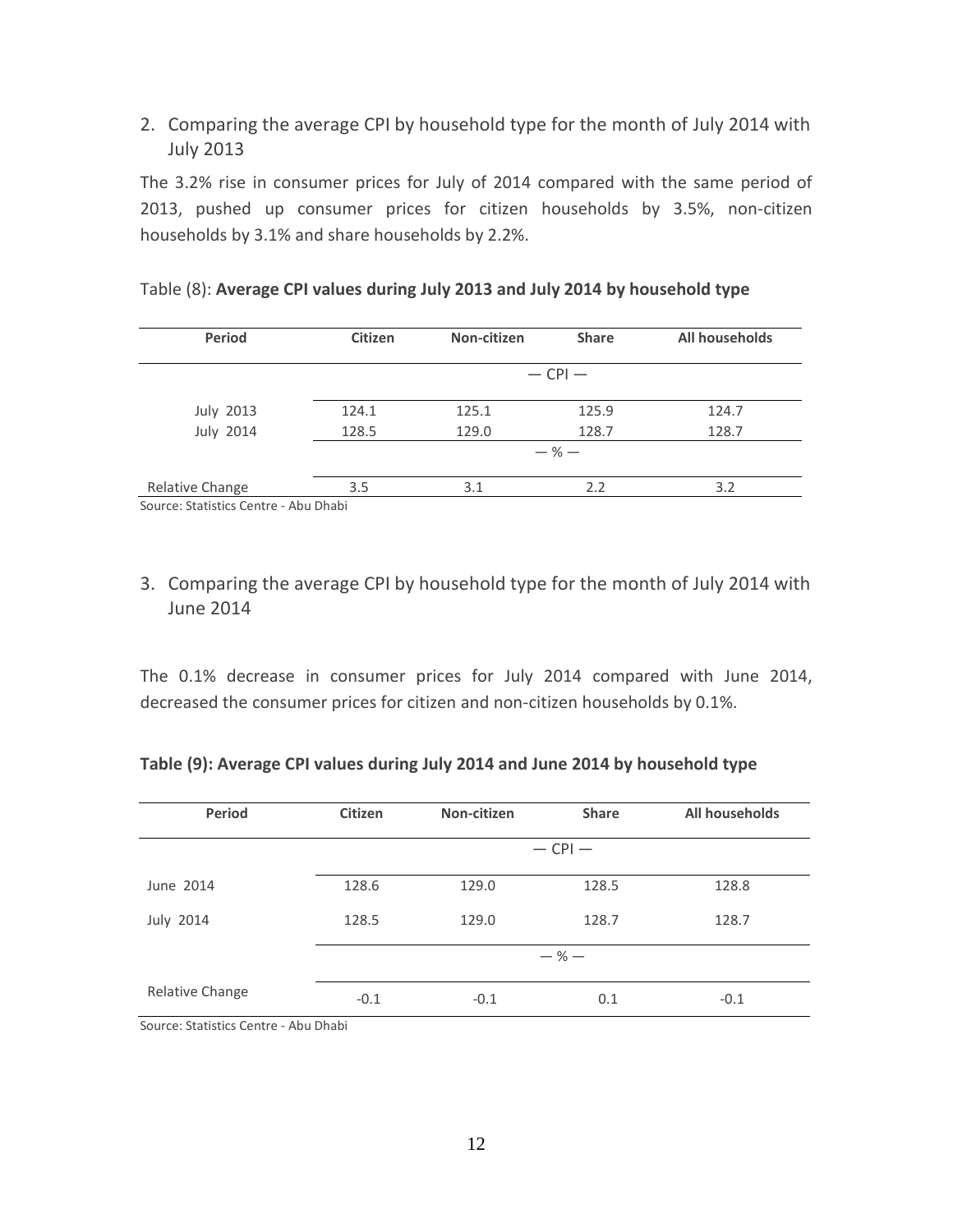

**Figure (6): Monthly CPI movements by household type for the period January 2012 to July 2014.**

Source: Statistics Centre - Abu Dhabi

# <span id="page-13-0"></span>**F. CPI by Region**

The rise of 2.8% in consumer prices for the first seven months 2014 compared with the same period in 2013, resulted from the rise of consumer prices in the regions of Abu Dhabi, Al Ain and Al Gharbia.

The increase in the CPI in the Abu Dhabi region contributed 69% of the total increase during the first seven months while the Al-Ain region contributed 24% and the Al Gharbia region 7% of the total increase during the period.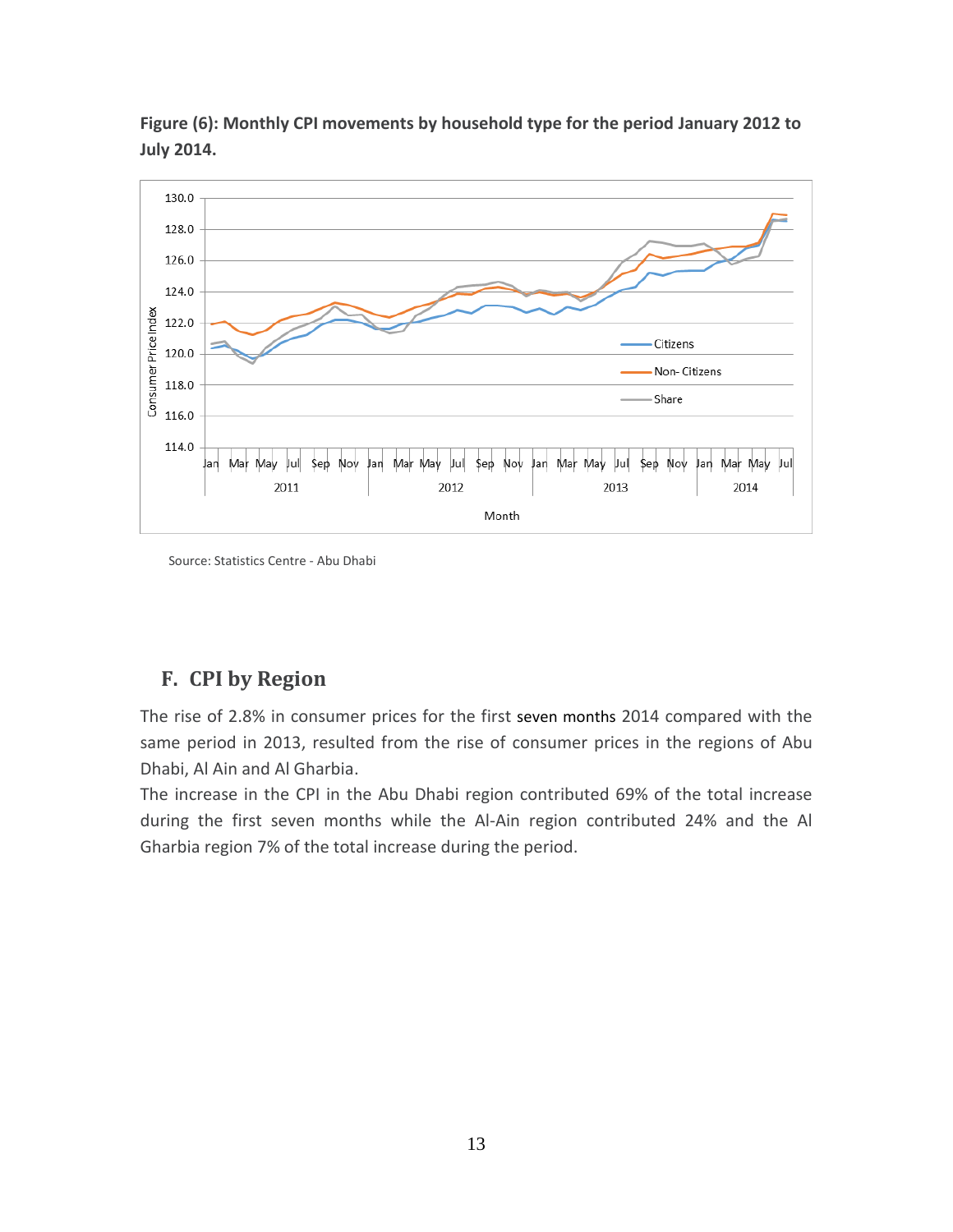

**Figure (7): Share of the regions in the average price change In Abu Dhabi Emirate in the first seven months 2014 compared with the same period of 2013.**

Source: Statistics Centre - Abu Dhabi

#### <span id="page-14-0"></span>1. Consumer Price Index – Abu Dhabi Region

- The inflation rate in the Abu Dhabi region increased by 3.3% in July 2014, compared with the same month in 2013. The major groups that increased in July 2014 compared with July 2013 were 'Furnishings, household equipment and routine household maintenance' by 13.1%, and 'Alcoholic beverages and tobacco' by 7.6%.
- The CPI decreased by 0.1% in July 2014, compared with June 2014.
- <span id="page-14-1"></span>2. Consumer Price Index - Al Ain Region
	- The inflation rate in the Al Ain region increased by 3.4% in July 2014, compared with the same month in 2013.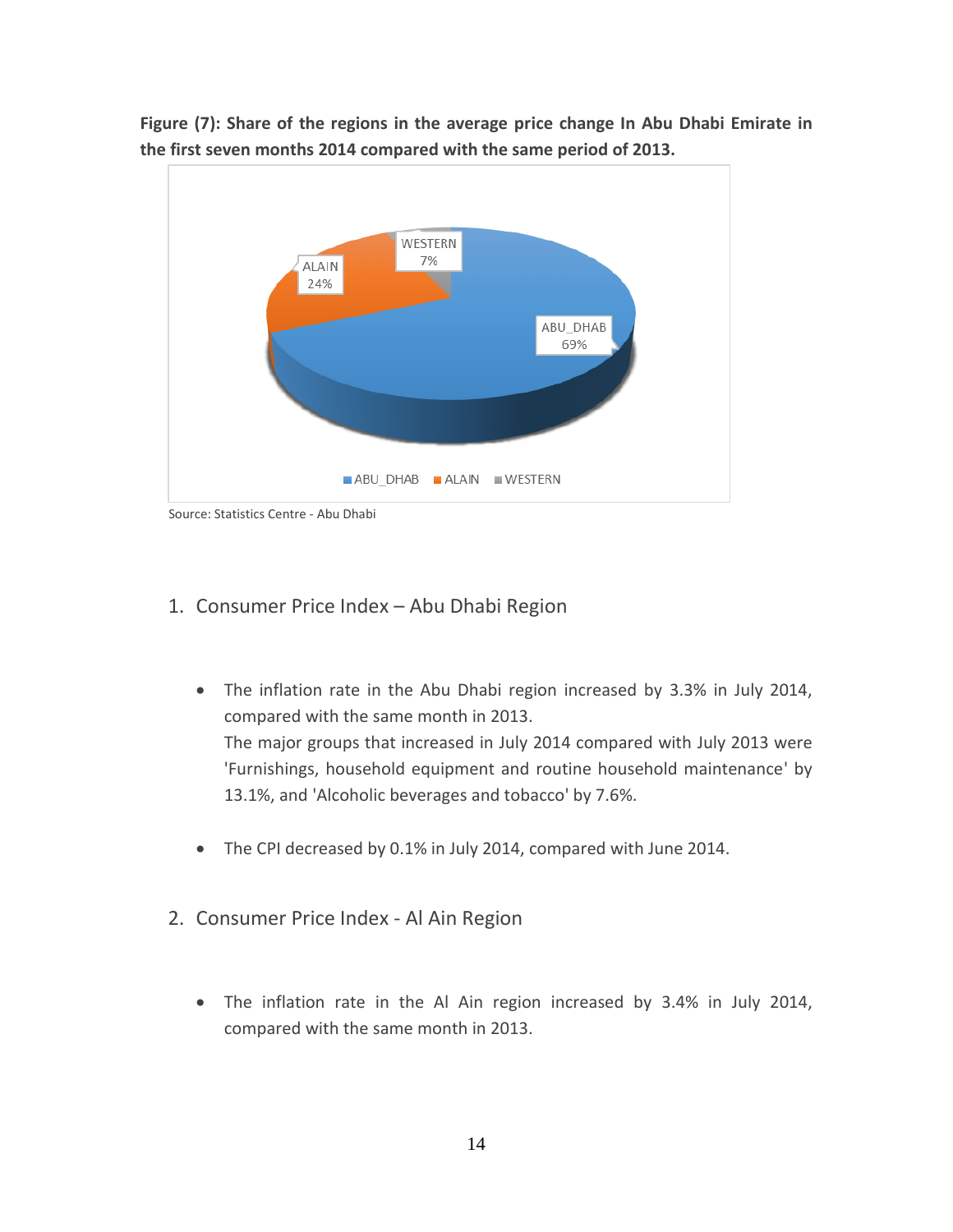- The CPI increased by 0.5% in July 2014, compared with June 2014.The major group that increased in July 2014 compared with June 2014 was 'Food and beverages' by 2.0%.
- <span id="page-15-0"></span>3. Consumer Price Index - Al Gharbia Region
	- The inflation rate in the Al Gharbia region increased by 2.6% in July 2014, compared with the same month in 2013.
	- The CPI decreased by 0.2% in July 2014, compared with June 2014.

#### **Next release:**

The CPI for Aug. 2014 will be released on 10 Sep. 2014. For more information on prices and other official statistics, please visit the SCAD website at [http://www.scad.ae](http://www.scad.ae/)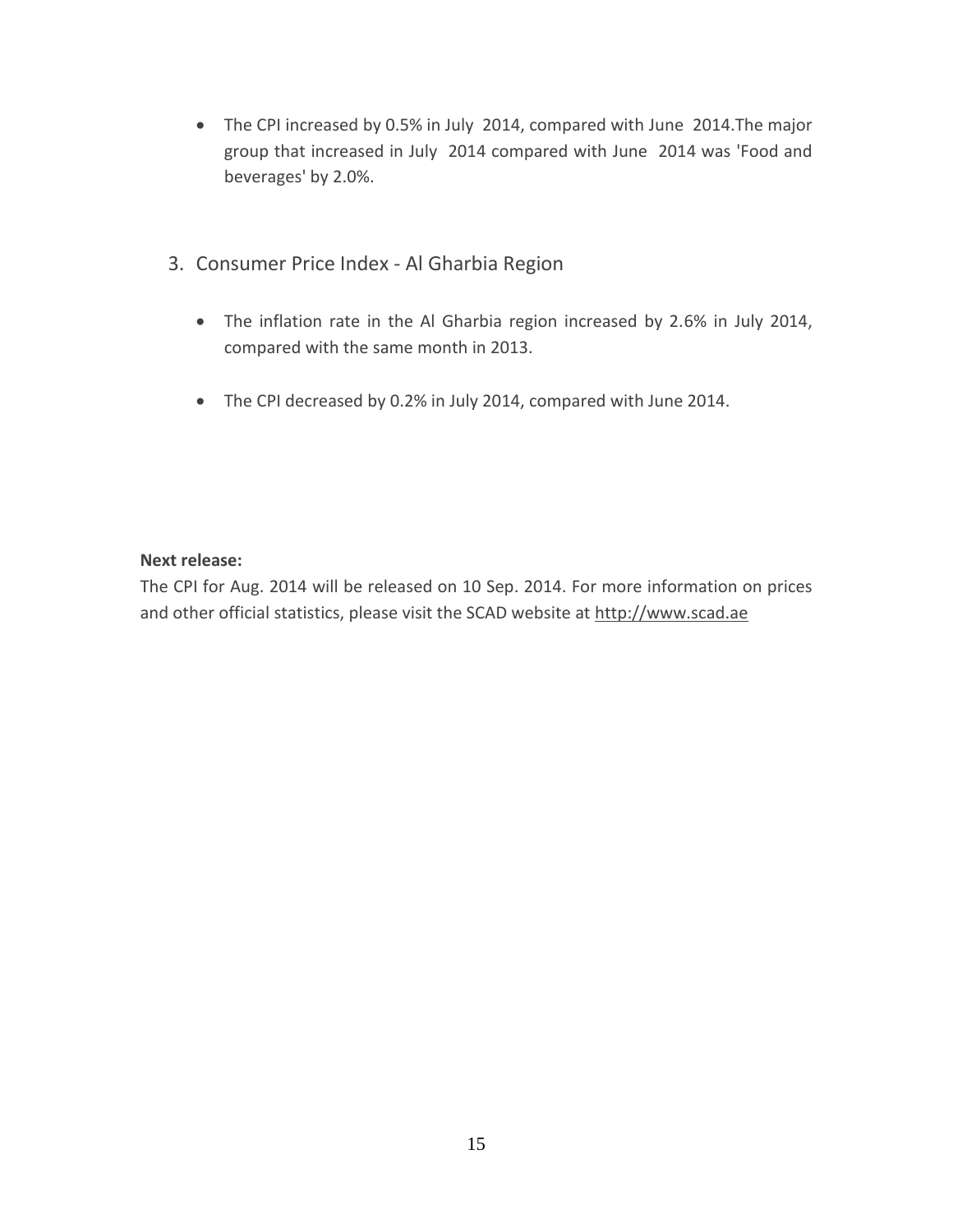# <span id="page-16-0"></span>**CPI Methodology**

#### **Introduction**

Statistics Centre- Abu Dhabi is the sole official body responsible for calculating and publishing the Consumer Price Index (CPI) within the Emirate of Abu Dhabi. The Centre updated the CPI base year to 2007 for both prices and weights. Weights that are used in the new CPI were calculated using the results derived from the Household Income and Expenditure Survey 2007-2008, which was carried out in the Emirate of Abu Dhabi. The methodology used in calculating the CPI follows best international recommendations and practices in this field.

#### **What is the Consumer Price Index?**

The CPI is a tool that measures the rate of change in the prices of a basket of goods and services between two periods. The period against which prices are compared is known as the base period and the period under review is known as the comparison period.

#### **Importance of the Consumer Price Index**

The CPI provides monthly estimates on the rate of change in the prices of a consumer price basket in the Emirate of Abu Dhabi. Some of the significant utilizations of the CPI are:

- The CPI is used as an important economic indicator to calculate inflation rates. The Inflation rate is a key statistic for economic policymaking and is used for adjusting payments (such as rents and wages).
- Salaries and wages are being adjusted by international entities and big corporations based on the change taking place in the CPI.
- The CPI is used as a deflator while producing national accounts at constant prices.

#### **Updating the Consumer Price Index**

The Consumer Price Index weights are updated on a regular basis once the necessary data becomes available. Usually the update takes place after releasing the results of the Household Income and Expenditure Survey, which is carried out periodically about every seven years. Updating weights of goods and services of the CPI basket ensure that these weights represent as close as possible the current consumption pattern of households.

The last CPI update in the Emirate of Abu Dhabi took place in 2007-2008, where 2007 was regarded as the new CPI base year for both weights and prices.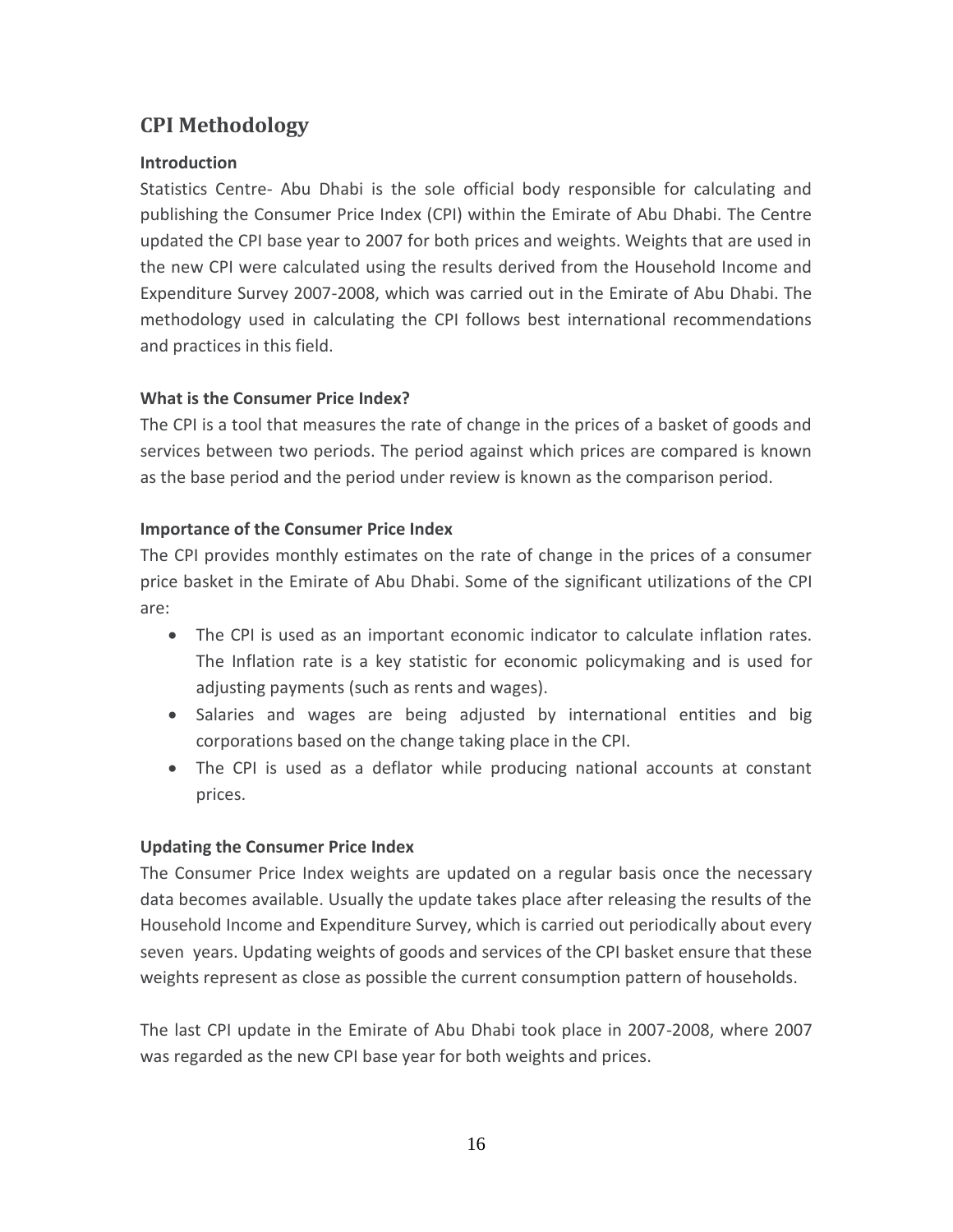#### **1. CPI Compilation**

#### The CPI is calculated using the Laspeyres method  $\mathit{CPI}_{\scriptscriptstyle{L}}$  =  $\sum$   $\frac{I_{\scriptscriptstyle{1}}}{P_{\scriptscriptstyle{0i}}}$   $\times$   $W$ *P*  $CPI_{\iota} = \sum_{\mathbf{D}} \frac{\mathbf{I}_{\iota}}{\mathbf{D}} \times W_{\iota}$ *i i L* 0 0  $=\sum \frac{\boldsymbol{F}_{1i}}{\boldsymbol{D}}\times$

Prices of goods and services of the CPI basket are collected periodically, except for vegetables, fruits, meat, fish and chicken groups which are collected on a weekly basis due to the continuous change that occur in its prices. Rentals prices are collected quarterly, while education fee prices are collected semi- annually.

The current CPI uses 2007 as the base year in the Emirate of Abu Dhabi. The current CPI basket consists of 334 goods and services, while the consumer basket contains 760 goods and services. The new CPI included the CPI of residential units occupied by their owners; this was done by adding the weight of this item to the weight of the rented residential units followed by calculation of a single index for all rented units.

The average item price is calculated 'on the main group level' using the geometric mean of elementary aggregates. The price ratio is calculated by dividing the comparison price by the base price, while the new price is calculated by multiplying by the base price.

To calculate the CPI on the sub- group level, the new weight of all goods and services of the sub-group should be added and then divided by the base price of the same group. The CPI of the main groups and the general CPI are calculated using the same method.

#### **2. Weights**

l

The Consumer Price Index is a weighted average of the change in the price of goods and services of the CPI basket. The weight of the good or service reflects its relative importance. The weight of good (C) is calculated by dividing the total expenditure of all households on the good (C) by the total expenditure of households on all goods and services.

The relative importance<sup>1</sup> of goods and services were calculated based on the results of the 2007-2008 Household Income and Expenditure Survey. Goods and services with a weight of 0.002 per cent or more were included in the CPI basket of goods and services. Goods with weights below this value were distributed proportionally among the other goods in the same group.

 $^1$  Relative importance of a given good or the weight of the good is the total expenditure of all households on the good divided by the total expenditure of all households on all groups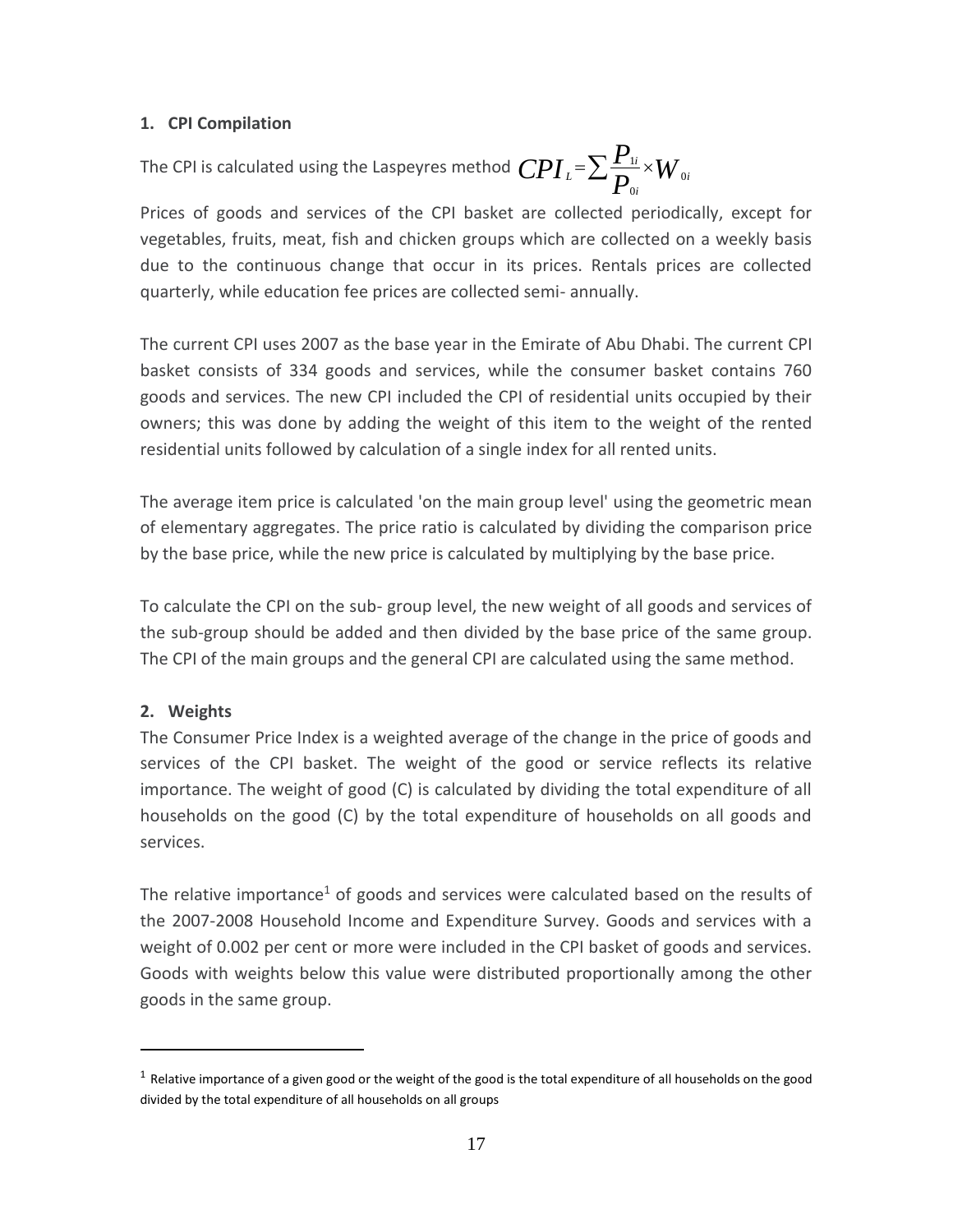#### **3. CPI basket and Consumer basket**

After calculating weights and identifying goods and services representing the CPI, the 334 goods and services in the consumer basket was identified. Each item in the CPI basket is represented by one good or service or more, therefore the consumer basket is larger than the CPI basket. The CPI basket includes 760 goods and services.

#### **4. Classifications used in the CPI**

The Classification of Individual Consumption according to Purpose (COICOP) is used in the construction of the CPI. The COICOP is a United Nations classification, which is used for statistical purposes. Based on the COICOP, goods and services of the CPI basket were classified into the main 12 groups, 34 subgroups (two digits) and 63 subgroups (three digits). The following table shows the main groups (one digit) and their weights:

| <b>COICOP</b><br><b>Classification</b> | <b>Main Expenditure Groups</b>                                     | Weight |
|----------------------------------------|--------------------------------------------------------------------|--------|
|                                        | Total                                                              | 100.0  |
| $\mathbf{1}$                           | Food and beverages                                                 | 16.1   |
| $\overline{2}$                         | Alcoholic beverages and tobacco                                    | 0.3    |
| 3                                      | Clothing and footwear                                              | 9.8    |
| $\overline{4}$                         | Housing, water, electricity, gas and other fuels                   | 37.9   |
| 5                                      | Furnishings, household equipment and routine household maintenance | 4.8    |
| 6                                      | Health                                                             | 0.8    |
| $\overline{7}$                         | Transport                                                          | 9.7    |
| 8                                      | Communication                                                      | 7.7    |
| 9                                      | Recreation and culture                                             | 2.4    |
| 10                                     | Education                                                          | 2.6    |
| 11                                     | Restaurants and hotels                                             | 3.4    |
| 12                                     | Miscellaneous goods and services                                   | 4.6    |

#### **5. The Classification used in the CPI by household welfare**

According to this classification, households were divided into five segments based on the average expenditure per capita in 2007, when the last Household Income and Expenditure Survey was carried out.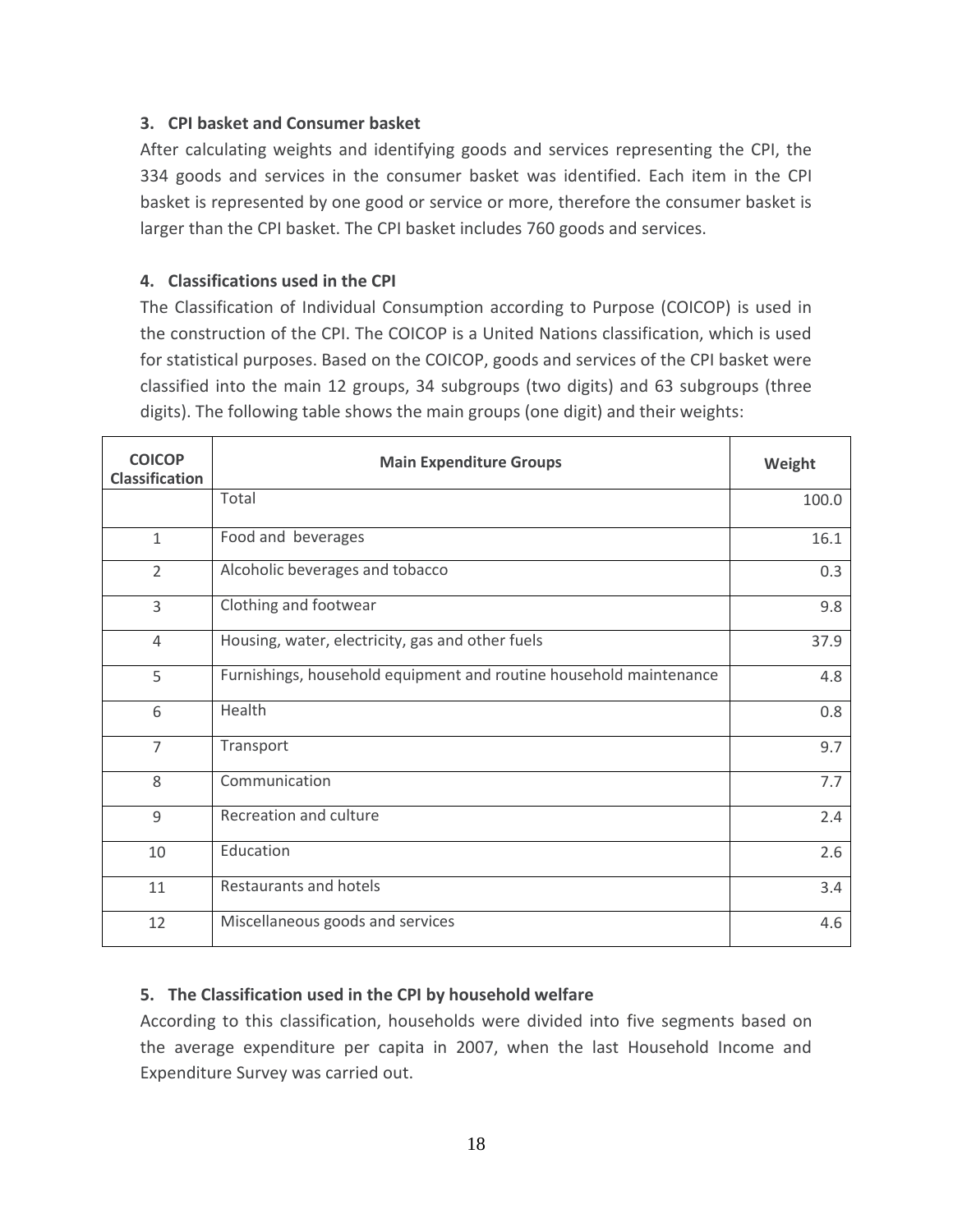The bottom welfare quintile represented the segment with the lowest income, while the top welfare quintile represented the segment with the highest income.

| Welfare      | Lowest   | <b>Highest</b> | Average  |
|--------------|----------|----------------|----------|
| Low          | 2,683.3  | 11,122.0       | 7,838.7  |
| Low middle   | 11,125.8 | 16,887.4       | 14,069.6 |
| Middle       | 16,896.2 | 23,716.1       | 20,260.2 |
| Upper middle | 23,732.4 | 34,606.9       | 28,685.6 |
| Top          | 34,631.6 | 422,932.4      | 52,720.3 |

#### **Average expenditure per capita**

#### **6. Terms related to the CPI**

| Synonym                          | Description                                                                                                                                                                                                                                                                                                                                                                                                                |
|----------------------------------|----------------------------------------------------------------------------------------------------------------------------------------------------------------------------------------------------------------------------------------------------------------------------------------------------------------------------------------------------------------------------------------------------------------------------|
| Price                            | Price is defined as the value of one unit of a product or service; this means<br>the market value of the product or service. This value is established through<br>the exchange of products and services in the markets. This value is<br>equivalent to the benefit achieved by the consumer.                                                                                                                               |
| Consumer<br>Price<br>Index (CPI) | The consumer price index (CPI) is a statistical indicator that measures<br>changes in level of prices of goods, services and rents of residential units<br>within the consumer spending basket of households between two periods,<br>the reference period and the comparison period.                                                                                                                                       |
| Expected<br>Inflation            | Expected inflation is the expected rate of the rise in consumer prices. It is<br>calculated using the CPI time series data by studying the movement of prices<br>at the level of main and sub groups of the index basket, taking into account<br>the seasonal changes. The expected inflation rates are statistical estimates,<br>subject to increase or decrease depending on the unexpected changes in<br>market prices. |
| Weight                           | Weight is the relative importance of a product or service within the CPI<br>basket compared with all other products or services.                                                                                                                                                                                                                                                                                           |
| Outlet                           | Outlets where products or services are sold such as shops, supermarkets<br>and stores.                                                                                                                                                                                                                                                                                                                                     |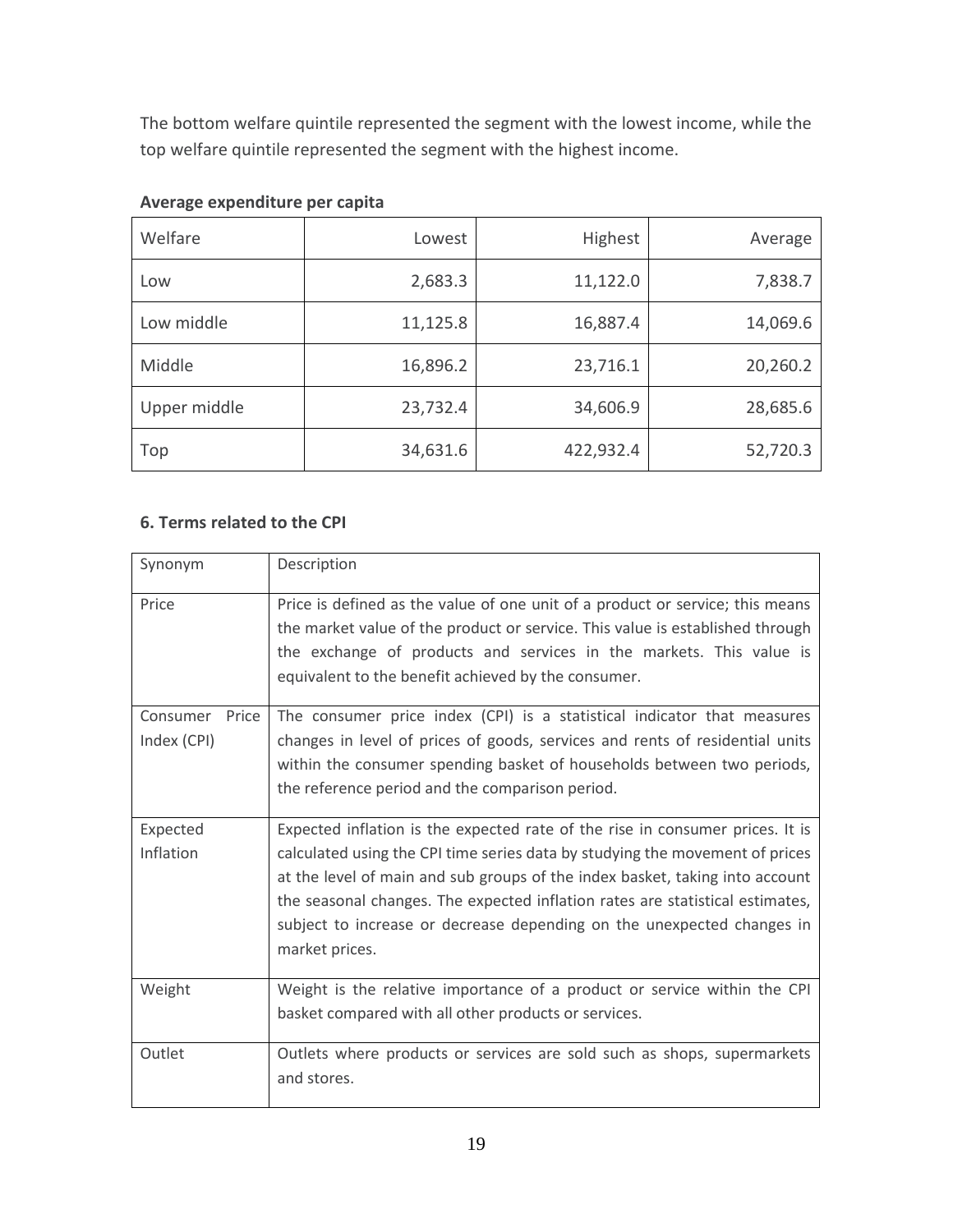| Periods of          | Periods of collection are the adopted periods to repeat the survey of all     |
|---------------------|-------------------------------------------------------------------------------|
| Collection          | groups in each basket. The period might be one weekly, semi-monthly,          |
|                     | monthly or quarterly.                                                         |
| GIS                 | The Geographical Information System is a system that is designed to           |
|                     | capture, store, manipulate, analyze, manage, and present all types of         |
|                     | geographical data.                                                            |
| Digital<br>Personal | An electronic device used to collect price data such as iPad, PDA, Galaxy Tab |
| Assistance          |                                                                               |
| Barcode             | Machine-readable code in the form of numbers and a pattern of parallel        |
|                     | lines, which gives the description of the product which is stored.            |

#### **7. Classification used in the CPI by household type**

According to this classification, households were divided into three types, citizen, noncitizen and share household:

- Citizen household: is one person or more from the UAE citizens, who live permanently in the Emirate of Abu Dhabi. They should have a head, while their members might be related to each other or not and they should share accommodation and food.
- Non- citizen household; is one person or more who are non UAE citizen. The members of the non-citizen household should share accommodation and food, while they might be related or not and they should have a head. The household is considered non- citizen if the head is non-citizen and wife is non-citizen, even if the wife has citizen children from a previous marriage.
- Share household: is a group of persons (more than two) regardless of their nationalities. It should have a head and their members might be related to each other or not. The members of the share household share accommodation but they normally do not share food.

#### **8. Geographical Scope**

The current geographical scope of SCAD covers the Emirate of Abu Dhabi including all sub regions. However, the comprehensive coverage to the whole Emirate is essential but it requires a huge effort in order to collect the prices on a regular basis from all the regions of the Emirate.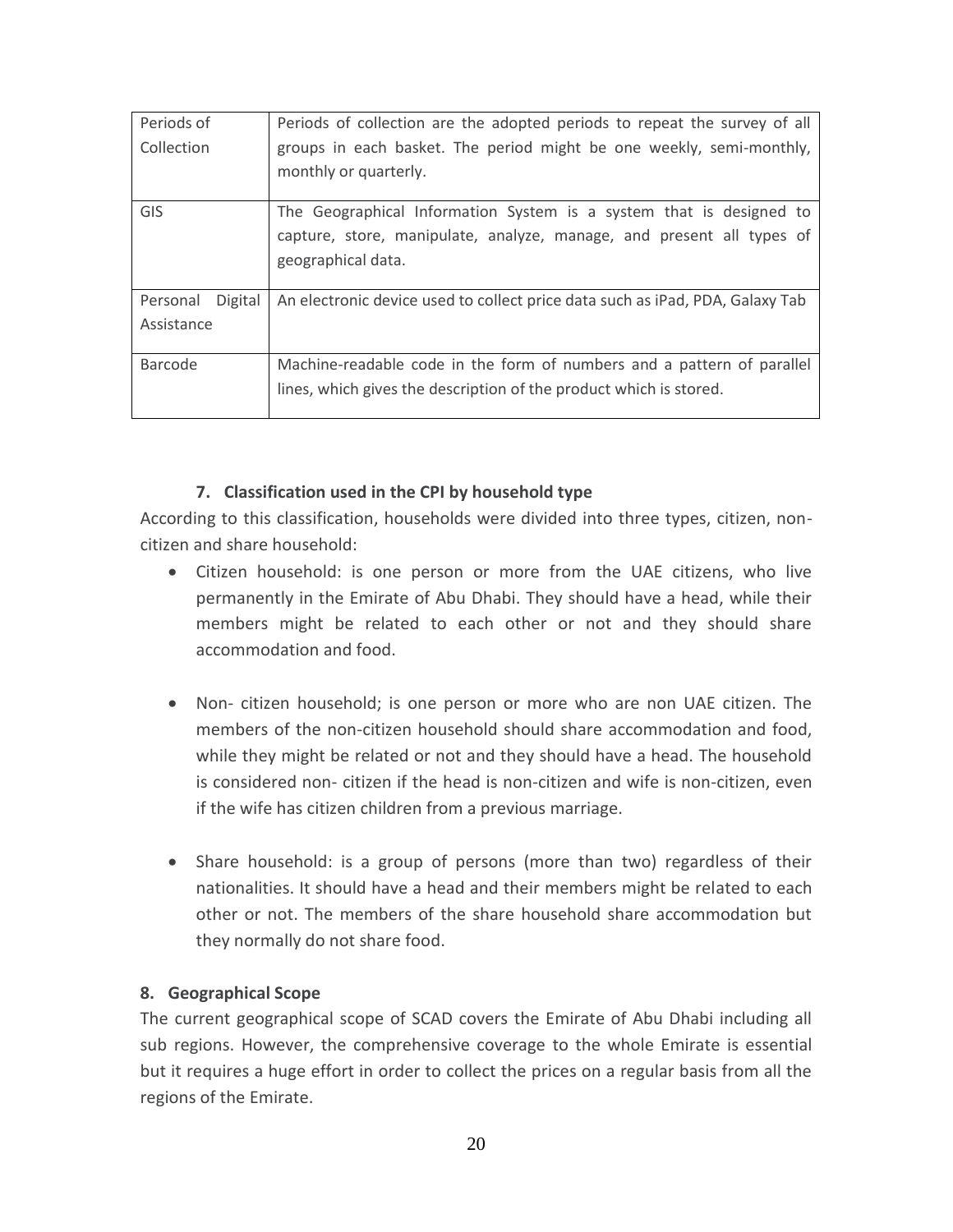#### **9. Sources of Goods and Services**

Sources used for the collection of price data were determined through field visits conducted by a team from SCAD's Price Indices Section. The team updates SCAD on a regular basis if any source closes down or relocates premises. While choosing a source, it has been taken into consideration that it should represent a large segment of consumers in the Emirate of Abu Dhabi. Price data are currently collected from 180 sources.

#### **10. Collection of Price Data**

Price data collection is a crucial stage that requires a significant amount of time and effort. The collection of price data is conducted by a group of employees who are well trained. To ensure the accuracy of the collected prices, the price of a sample of goods and services are reviewed through field visits. Each group of prices is collected differently, some is collected weekly, and others are collected monthly and quarterly.

In order to develop the price collection mechanism and cope with the latest IT trends, SCAD developed a comprehensive system that aims at calculating CPI using tablets. The system aims at:

- Implementation of all CPI stages.
- Provision of electronic programs and tools required for the price data collection (field collection) and transfer of data to the tablets, in addition to receiving data and transfer to the prices database.
- Ability to examine data accuracy and integration at all stages of the system, including preparation of the goods and services basket, the field work and calculating the index.
- Ability to calculate the CPI for any region of the Emirate (according to the geographical scope).
- Ability to deal with special situations that may arise during data collection or CPI calculation such as disappearance of goods, resources, and changes in the goods.
- Determining the goods and services basket of the base year with the relative weights of the groups, in addition to calculating the prices of goods and services of the base year.
- Assisting data collectors while editing data by connecting the current data base with the previous one.